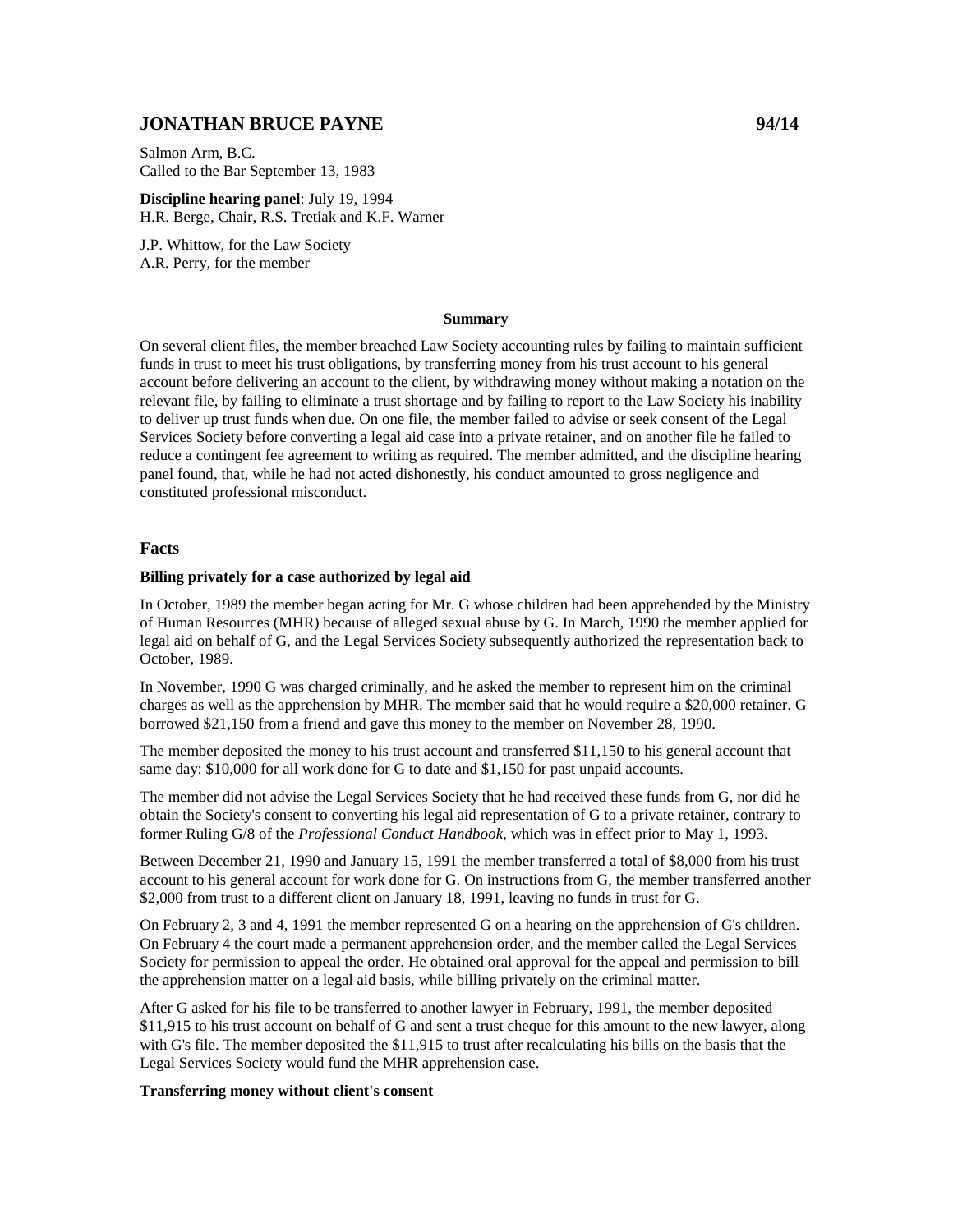In early 1990 the member found in his firm's safe \$5,000 in Canada Savings Bonds, along with unclipped coupons, in the name of Mr. D, who had been a client of the lawyers who had previously owned the law practice. The member called the Law Society and was told by a staff lawyer that he ought to try to locate the beneficiaries of the bonds.

On September 25, 1990 the member cashed the coupons and placed the proceeds of \$1,411 in his trust account. He prepared an account for \$1,411 that day and then transferred the money to his general account between September 25 and October 24. The member had no client in this matter and he did not send the bill to anyone.

The member took various steps to locate the beneficiaries of the bonds, but was unsuccessful.

In February, 1991 the member obtained a court order permitting him to convert the bonds to cash and place the funds in an interest-bearing bank account, pending a further order. The order also provided that the member was entitled to "all reasonable costs." The member subsequently cashed the bonds and put the proceeds of \$5,681.50 in a term deposit.

On April 29, 1991 the member cashed the term deposit and placed the funds (\$5,747.97) in trust. Between April and September, 1991 he made several transfers totalling \$5,000 from his trust account to his general account, leaving \$747.97 in trust. The member prepared accounts, but did not send them as he had not located the beneficiaries.

The member breached Law Society Rules 834 and 835 by billing and transferring money to himself without the consent of any client. The member furthermore never sought court approval for his accounts. On the basis of the February, 1991 court order, he believed he was entitled to bill the estate for his efforts in locating the beneficiaries, subject to their right to tax the accounts.

### **Trust accounting breaches**

On July 19, 1990 the member began acting for T in connection with her purchase of a boat. That same day the member transferred \$5,000 from his trust to his general account. He disbursed \$99,000 in connection with the closing of the purchase. He then made two more transfers of \$500 from his trust to his general account on August 14 and 22. The member did not prepare any bills for his services. The member believed that he had a fixed fee agreement and that interim accounts were not required.

In October T asked for an accounting. The member sent her undated statements for \$212.50, \$1,512.50, \$987.50, \$312.50, \$475 and \$500. On a review before a registrar taken by T, the registrar rejected the member's position that he had a fixed fee agreement with T. He ordered that the accounts be taxed at \$3,500 for fees and \$851.90 for disbursements, and ordered that the member repay \$851.90 to T.

The member breached Law Society Rules 834 and 835 and Ruling B/5(c) of the former *Professional Conduct Handbook* by transferring money from his general to his trust account prior to sending an accounting to his client.

\* \* \*

In October, 1991 Mrs. O gave the member a \$1,500 retainer to carry out legal services for her. Between her first meeting with the member on October 16 and the second meeting on December 12, O received no accounts from the member. During their second meeting the member gave O an account for \$1,200 and asked if she had received it in the mail. She said she had not.

The trust ledger indicated that the member deposited \$1,500 to his trust account on October 10, though it was, in fact, received and deposited on October 16. On October 10 the member withdrew \$1,300 from trust in relation to services rendered for O, though he failed to attribute this to her file in his accounting records. On October 16, 1991 he again withdrew \$1,300 in error, leaving an \$1,100 shortfall in funds held for O. The member was unable to replace the funds until he obtained a loan from his father.

The member breached Law Society Rule 830 by failing to maintain sufficient funds in trust to meet his trust obligations, Rules 834 and 835 by transferring money from his trust to his general account prior to delivering an account to the client, Rule 842 by withdrawing \$1,300 without making a notation on the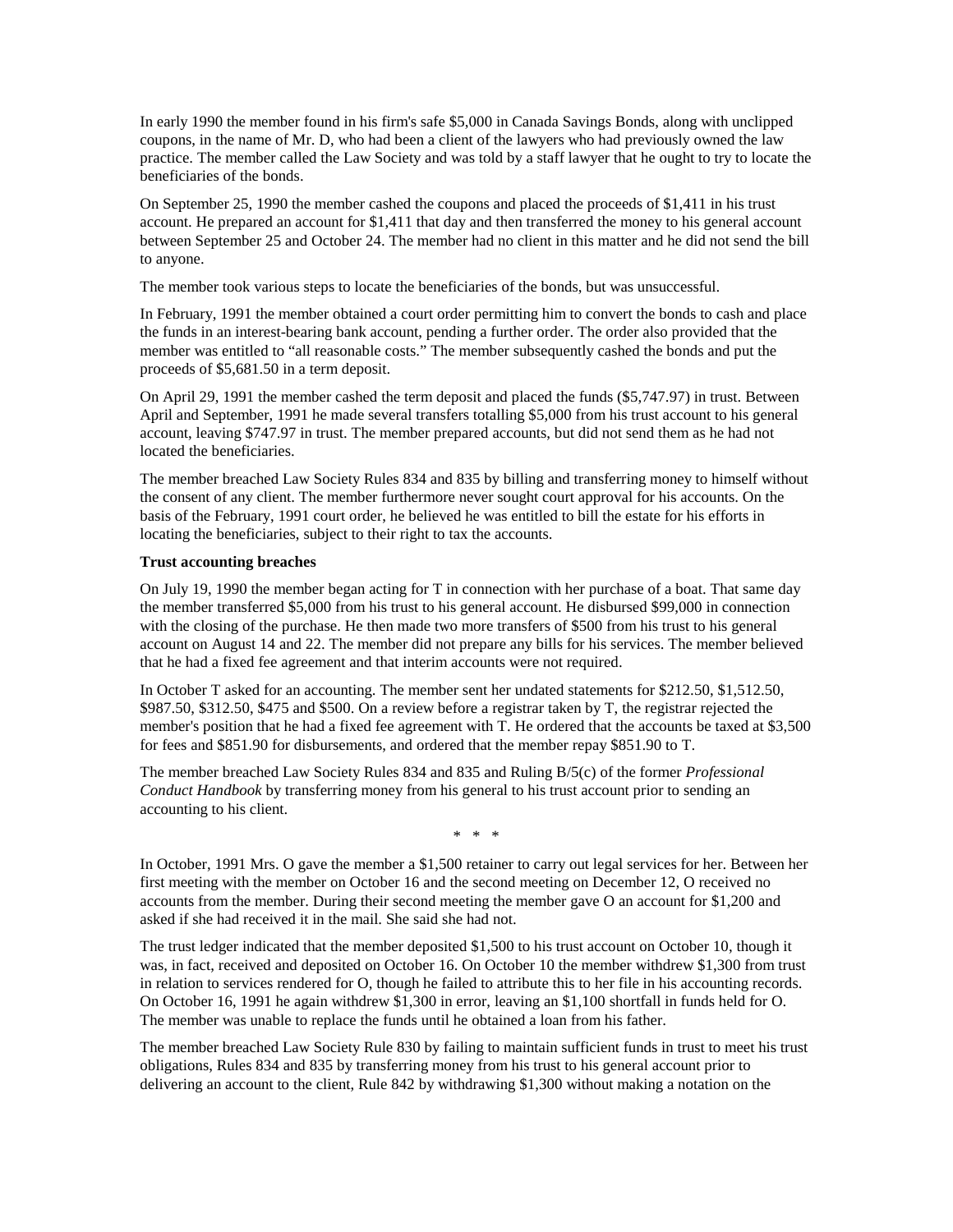relevant file and Rules 861 and 862 by failing to eliminate a trust shortage and failing to report to the Law Society his inability to deliver up trust funds when due.

\* \* \*

In May, 1990, the member was retained by Mr. and Mrs. S to begin an action on behalf of their infant son. The member received \$500 from his clients for a medical report, but he never obtained one. He later accounted for the \$500 as fees for representing Mr. S in a separate criminal matter.

The clients settled with the defendants for \$22,500: \$15,794 as damages, \$1,081 for disbursements and \$5,625 as legal costs, representing the 25% contingent fee agreed to by Mr. and Mrs. S and the member. The member failed to reduce his contingent fee agreement to writing as required by Rules 1060 and 1065 and by Ruling B/5(e) of the former *Professional Conduct Handbook*.

On September 23, 1991 the member received and placed in trust the settlement funds of \$22,500. He transferred \$5,725 to his general account for fees. Of the remaining \$16,875, \$15,794 was to be paid into court for the infant and \$1,081 to be paid to Mr. and Mrs. S for disbursements they had incurred or paid. On November 28 the member, anticipating the disbursements would be higher than originally projected, transferred \$1,400 from his trust to his general account, leaving only \$15,475 in trust. Of the \$1,400 he withdrew from trust, he paid \$449 in disbursements directly, paid \$632 to Mr. and Mrs. S. for disbursements they had incurred and paid the balance into court for Mr. and Mrs. S.

The member breached Law Society Rule 830 by failing to maintain sufficient funds in trust to meet his trust obligations, Rule 834 by withdrawing funds from trust without rendering an account, and Rules 861 and 862 by failing to eliminate a trust shortage and failing to report to the Law Society his inability to deliver up trust funds when due.

## **Decision**

The member admitted, and the Discipline Committee and discipline hearing panel found, that the member had not acted dishonestly, but his breach of the Law Society Rules constituted gross incompetence amounting to professional misconduct.

## **Penalty**

The Discipline Committee and the discipline hearing panel accepted the member's admission of professional misconduct and his proposed disciplinary action. The panel accordingly ordered that:

- 1. the member be suspended from the practice of law for three months from December 1, 1994 through February 28, 1995;
- 2. prior to resumption of practice and as a condition of resuming practice, the member satisfy a board of examiners appointed by the Competency Committee that he is competent to practise in the areas of law he proposes practising in and that he is generally competent respecting his office administration and systems, including compliance with Law Society accounting rules;
- 3. the member endeavour to find as soon as practicable a practice situation as an employee or associate with one or more lawyers in the same office space, in a setting approved by the Competency Committee;
- 4. until such time as he finds such a practice situation, the member maintain his trust account with another practitioner and designate, with the approval of the Competency Committee, a mentor with whom he will undertake to meet regularly to review his files and discuss administration of his practice;
- 5. the member pay \$5,000 as costs of the discipline proceedings on or before August 1, 1996;
- 6. in the event that the Law Society must seek a custodian of the member's practice during his suspension, he must bear this cost;
- 7. the member pay the costs of any remedial programs, practice reviews or competency hearings that he participates in; and